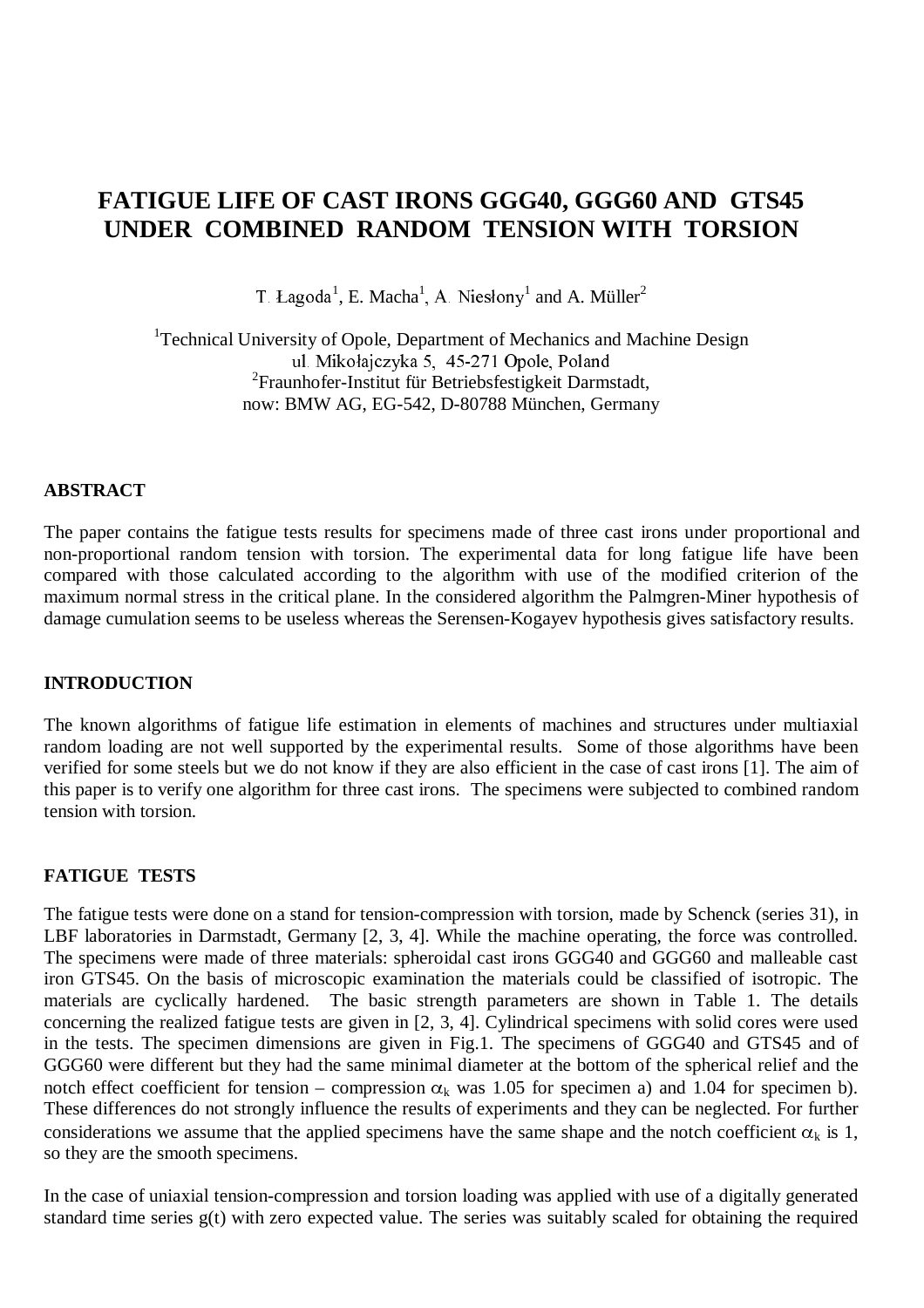maximum histories of normal stress,  $\sigma_{\text{max}}$  and shear stress,  $\tau_{\text{max}}$ . In the case of combined tensioncompression with torsion we realized proportional loading with the correlation coefficient of normal and shear stress equal to 1 ( $r_{\sigma,\tau}$  = 1) and non-proportional loading with the stress correlation coefficient equal to 0  $(r_{\sigma,\tau}\approx 0)$ . Uncorrelated stress histories were obtained with use of frequency modulation of loading generating normal stress under the standard history g(t) in torsional loading. For both proportional and non-proportional loading relation between the maximum values of tensile stress  $\sigma_{xx}$  max and torsional stress  $\tau_{xy}$  max was 1. Frequency of torsion history extrema was constant and frequency of tension-compression history extrema was changing (the normal stress increment between the successive extrema at time was constant).

|           |      | GGG40 | GGG60 | GTS45 |
|-----------|------|-------|-------|-------|
| $R_{0.2}$ | MPa  | 322   | 427   | 310   |
| $R_{m}$   | MPa  | 440   | 649   | 469   |
| $A_5$     | %    | 10.9  | 10.6  | 9.4   |
| Z         | $\%$ | 10.6  | 9.7   | 8.1   |
| E         | GPa  | 167   | 160   | 167   |
| ν         |      | 0.29  | 0.29  | 0.27  |

| TABLE 1.                                           |  |
|----------------------------------------------------|--|
| BASIC STRENGTH PARAMETERS OF THE TESTED CAST IRONS |  |



**Figure 1:** Specimens used in tests a) cast irons GGG40 and GTS45, b) cast iron GGG60

Numbers of cycles up to fracture have large scatters. Thus, it is difficult to verify the proposed calculation models. For example, in the case of GGG40 cast iron under tension-compression and the maximum stress amplitude 300 MPa the minimal life is  $1.937 \cdot 10^6$  cycles and the maximum one 19 $10^6$  cycles, so tenfold scatter is observed. In the case of proportional loading with normal and shear stress correlation coefficient equal to 1 ( $r_{\sigma,\tau}$  = 1) we can observe a greater life than in the case of non-proportional loading with the stress correlation coefficient equal to 0 ( $r_{\sigma,\tau} \approx 0$ ) for the same maximum stress levels.

a) b)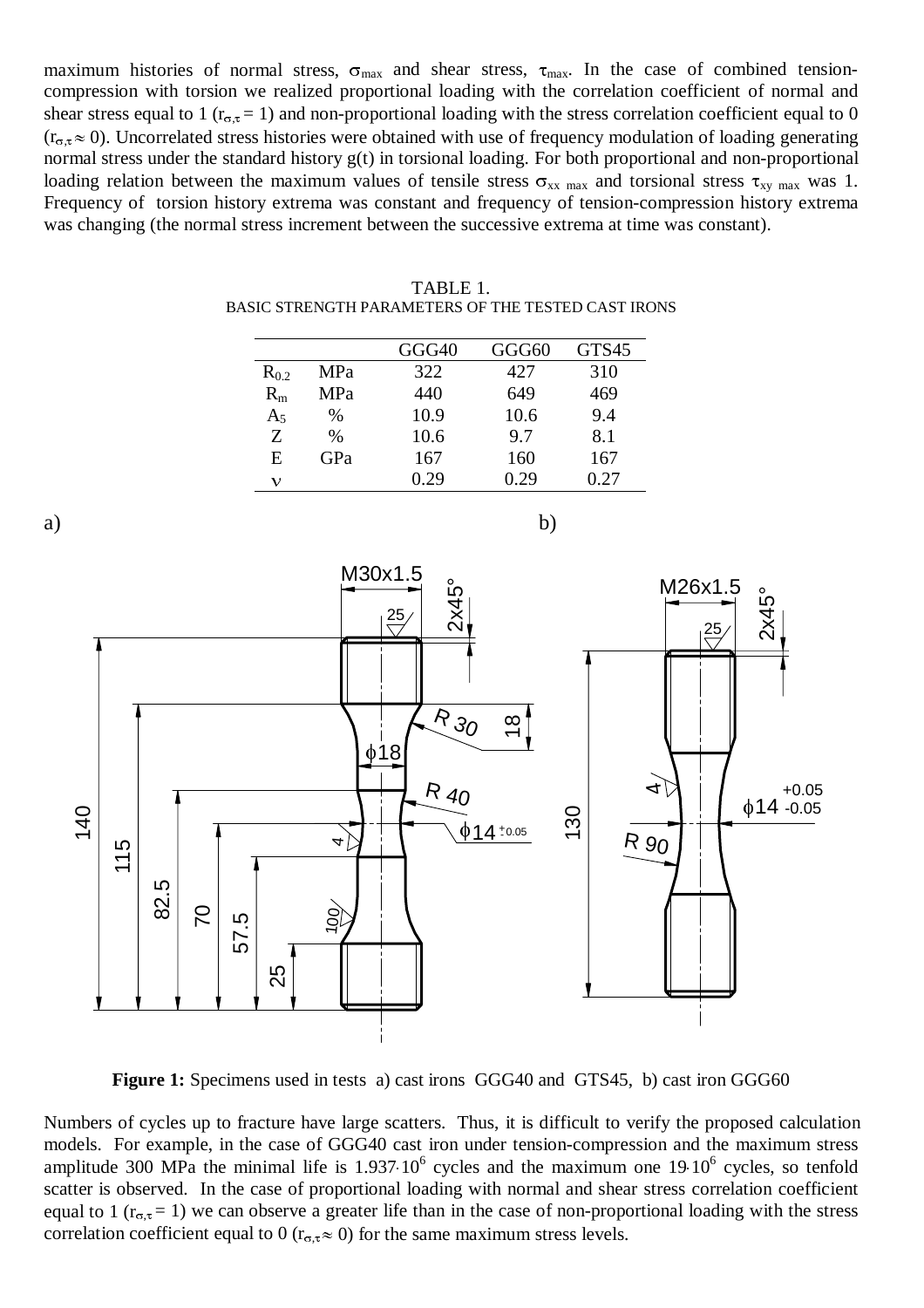## **ALGORITHM FOR FATIGUE LIFE DETERMINATION**

Figure 2 shows a diagram of the algorithm for fatigue life determination under multiaxial random loading. The algorithm was used for analysis of the experimental data.



**Figure 2:** Algorithm for fatigue life determination under multiaxial random loading

The stress  $\sigma_{ii}(t)$  was generated in the same way as during experiments, by a suitable scaling of the standard history g(t). For determination of the expected direction of the critical plane the damage cumulation method was applied. In this method the fatigue damage is cumulated at many planes; next the plane of the maximum damage is chosen. In such a way we obtain not only a direction of the expected fracture plane but the fatigue life as well [1].

For determination of the equivalent stress the criterion of maximum normal stress in the fracture plane was applied. The criterion was modified, by ratio of the fatigue limits for tension and torsion, i.e.

$$
\sigma_{eq}(t) = l_{\eta}^{2} \cdot \sigma(t) + 2l_{\eta} m_{\eta} \frac{\sigma_{af}}{\tau_{af}} \cdot \tau(t)
$$
 (1)

where:

 $l_n = \cos(\varphi), m_n = \sin(\varphi),$ 

 $\varphi$  - angle between the longitudinal axis of the specimen and the expected direction of the critical plane  $\overline{\eta}(l_n, m_n)$ ,

 $\sigma(t)$ ,  $\tau(t)$  –histories of the normal and shear stress,

 $\sigma_{\text{af}}$ ,  $\tau_{\text{af}}$  – fatigue limits for tension and torsion, respectively.

In this paper the rain flow method was used for schematization of random histories. For damage accumulation three hypotheses were applied, i.e:.

- Palmgren-Miner hypothesis

$$
S_{PM}(T_0) = \begin{cases} \sum_{i=1}^{j} \frac{n_i}{N_0 \left(\frac{\sigma_{af}}{\sigma_{ai}}\right)^m} & \text{for } \sigma_{ai} \ge a \cdot \sigma_{af} \\ 0 & \text{for } \sigma_{ai} < a \cdot \sigma_{af} \end{cases}
$$
(2)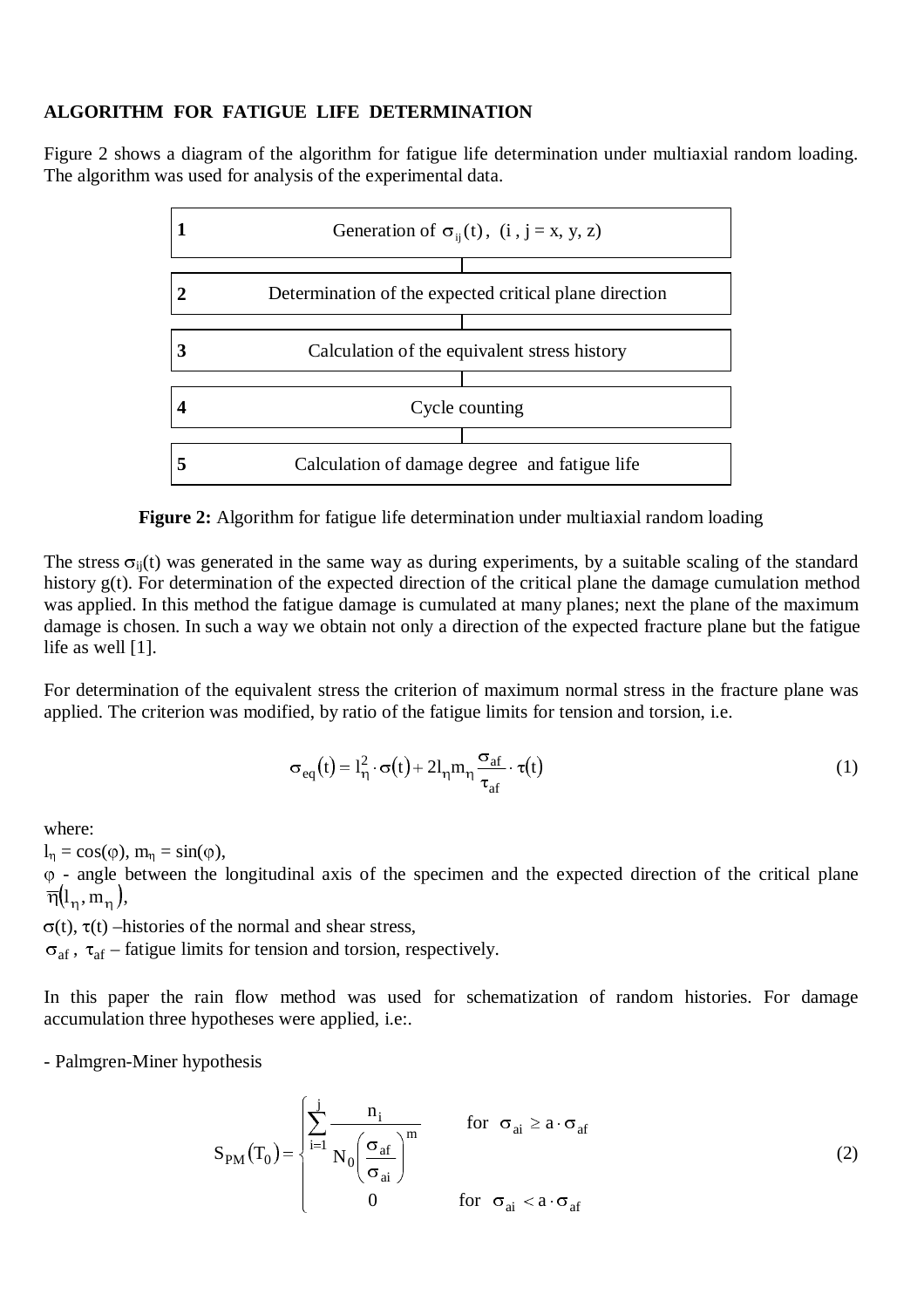where:

 $n_i$  – number of cycles with amplitudes  $\sigma_{ai}$  in T<sub>0</sub>,

m – Wöhler curve exponent,

 $N_0$  –number of cycles corresponding to the fatigue limit  $\sigma_{af}$ ,

 $T_0$  – observation time equal to 1 block including 50048 cycles,

 $a = 0.5$  – coefficient including influence of amplitudes less than the limit  $\sigma_{af}$ .

- Corten – Dolan hypothesis

$$
S_{CD}(T_0) = \sum_{i=1}^{j} \frac{n_i}{N_1} \left(\frac{\sigma_{ai}}{\sigma_{al}}\right)^{qCD} \qquad \text{for} \quad \sigma_{ai} \le \sigma_{al} \tag{3}
$$

where :

 $\sigma_{a1}$ , N<sub>1</sub> – maximum cycle amplitude at T<sub>0</sub> and corresponding number of cycles to fracture (from Wöhler's curve),

 $q_{CD} = k \text{ m} -$  exponent of the secondary calculation Wöhler's curve (Cortan – Dolan curve),

 $k = 0.7 \div 1.0$  and it depends on  $\sigma_{ai}/\sigma_{af}$ .

- Serensen-Kogayev hypothesis

$$
S_{SK}(T_0) = \begin{cases} \sum_{i=1}^{j} \frac{n_i}{b N_0 \left(\frac{\sigma_{af}}{\sigma_{ai}}\right)^m} & \text{for } \sigma_{ai} \ge a \cdot \sigma_{af} \\ 0 & \text{for } \sigma_{ai} < a \cdot \sigma_{af} \end{cases}
$$
(4)

where:

$$
b = \frac{\sum_{i=1}^{k} \sigma_{ai} t_i - a \cdot \sigma_{af}}{\sigma_{a1} - a \cdot \sigma_{af}}
$$
 for  $(b > 0.1)$  - Serensen-Kogayev coefficient  

$$
t_i = \frac{n_i}{\sum_{i=1}^{k} n_i}
$$
 - frequency of occurrence of particular levels  $\sigma_{a1}$  in  $T_0$ 

When the damage degree  $S(T_0)$  is determined at  $T_0$  according to (2), (3) or (4), we calculate the fatigue life

$$
N_{cal} = \frac{T_o}{S(T_o)}
$$
 (5)

#### **COMPARISON OF CALCULATED AND EXPERIMENTAL LIVES**

Figure 3 shows comparison of calculated and experimental lives for uniaxial tension-compression according to three considered hypotheses of fatigue damage accululation. Calculations of the fatigue life  $N_{cal}$  were done according the algorithm presented in Fig. 2 and with use of relation (5). We can observe that the calculated lives are higher than those obtained while experiments when Palmgren-Miner and Corten-Dolan hypotheses are applied. It could be seen especially under uniaxial loading, where the maxima of the equivalent stress histories are close to the fatigue limit  $\sigma_{\text{af}}$ . Applying the Serensen-Kogayev hypothesis, we obtain the best agreement between the calculated and experimental lives. All the results obtained with use of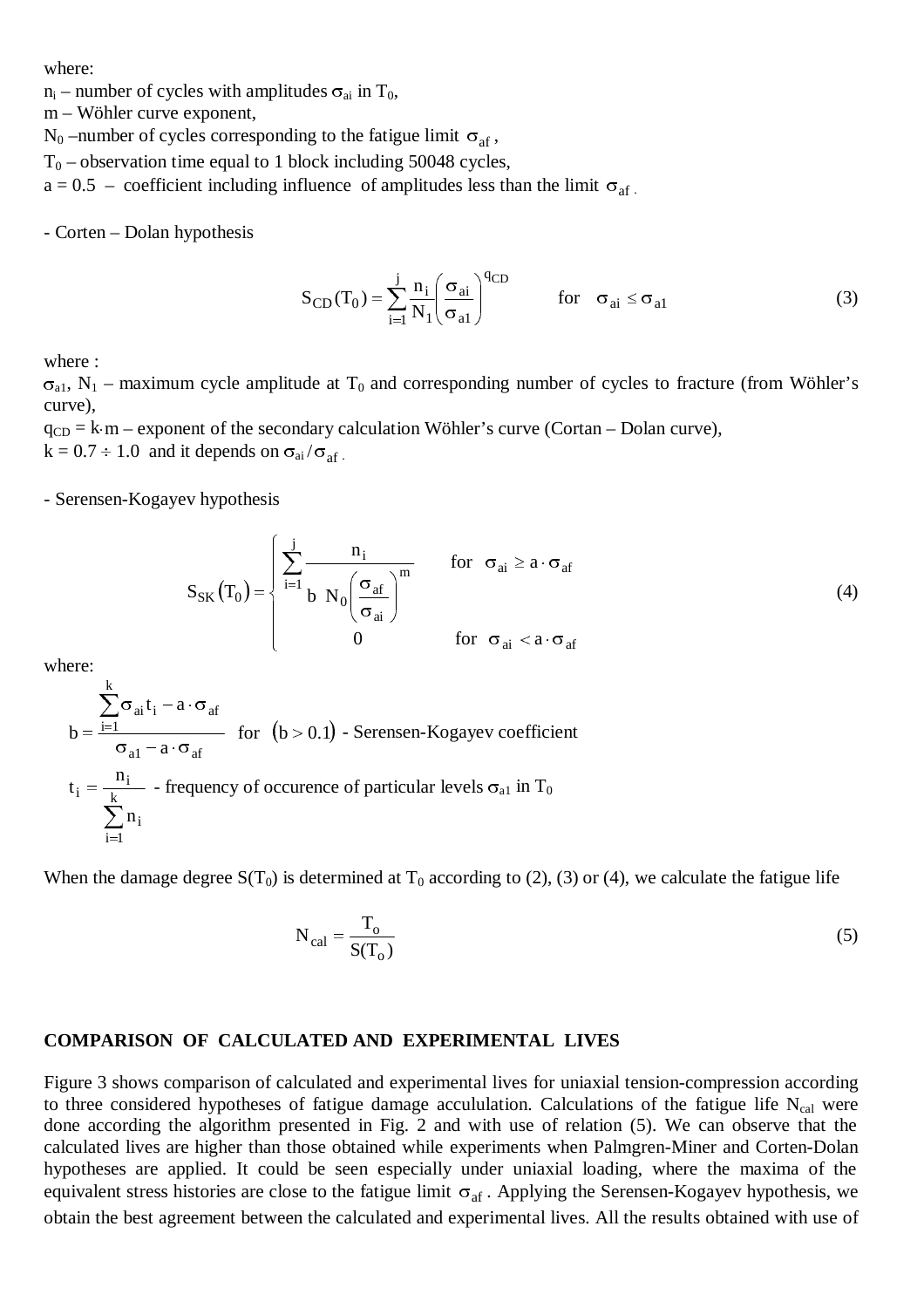that hypothesis are included in the scatter band with coefficient 3. Only for cast iron GTS45 we obtain greater scatters. Thus, we will use the Serensen-Kogayev hypothesis for further calculations under pure torsion and combined proportional and non-proportional tension-compression with torsion. Figures 4-6 show the calculation results against the experimental data for all the considered cast irons. From the figures it results that most resultes of calculations are included in the scatter band with coefficient 3. Only for cast iron GTS45 greater scatters were obtained, like under uniaxial tension-compression. The calculated directions of the fatigue fracture plane positions for a combination of proportional and non-proportional tensioncompression with torsion are included in the range  $33-35^{\circ}$  and they agree with the experimental directions  $(\sim 30^{\circ})$  quite well.



#### **CONCLUSIONS**

1. From the tests under combined random tension with torsion for three cyclically hardened cast irons it results that non-proportional loading causes fracture more quickly than proportional loading.

2. Fatigue damage summation in the tested cast irons seems to be efficient with use of the Serensen-Kogayev hypothesis. The Palmgren-Miner hypothesis gives unsatisfactory results.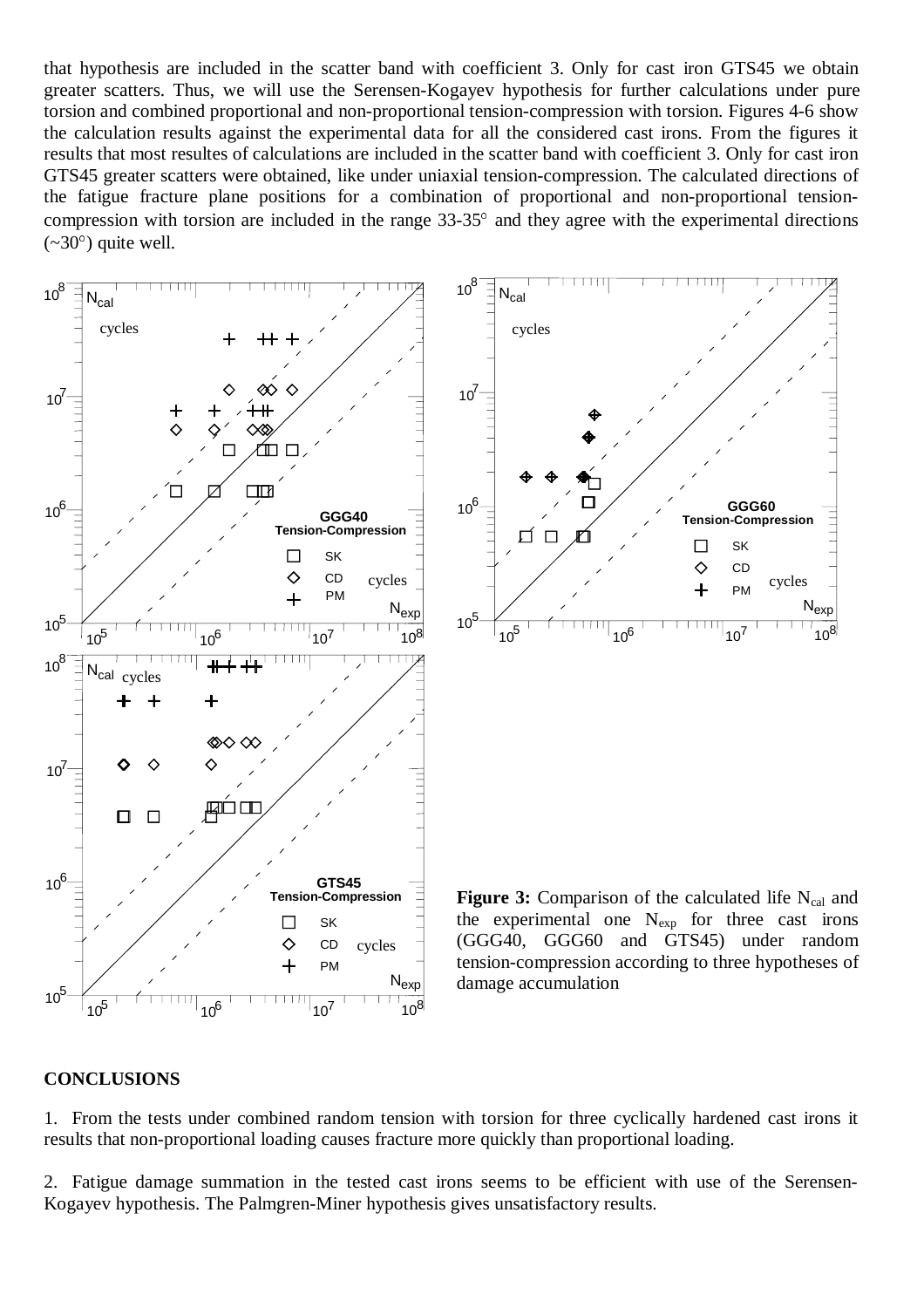3. The proposed algorithm for fatigue life estimation, based on the modified criterion of maximum normal stress in the critical plane seems to be useful for analysis of the experimental data obtained for the tested cast irons within the long-life time under proportional and non-proportional random loading.



Figure 4: Comparison of the calculated life N<sub>cal</sub> and the experimental one N<sub>exp</sub> for GGG40 cast iron under random tension-compression, torsion and proportional and non-proportional tension-compression with torsion according to the Serensen-Kogayev hypothesis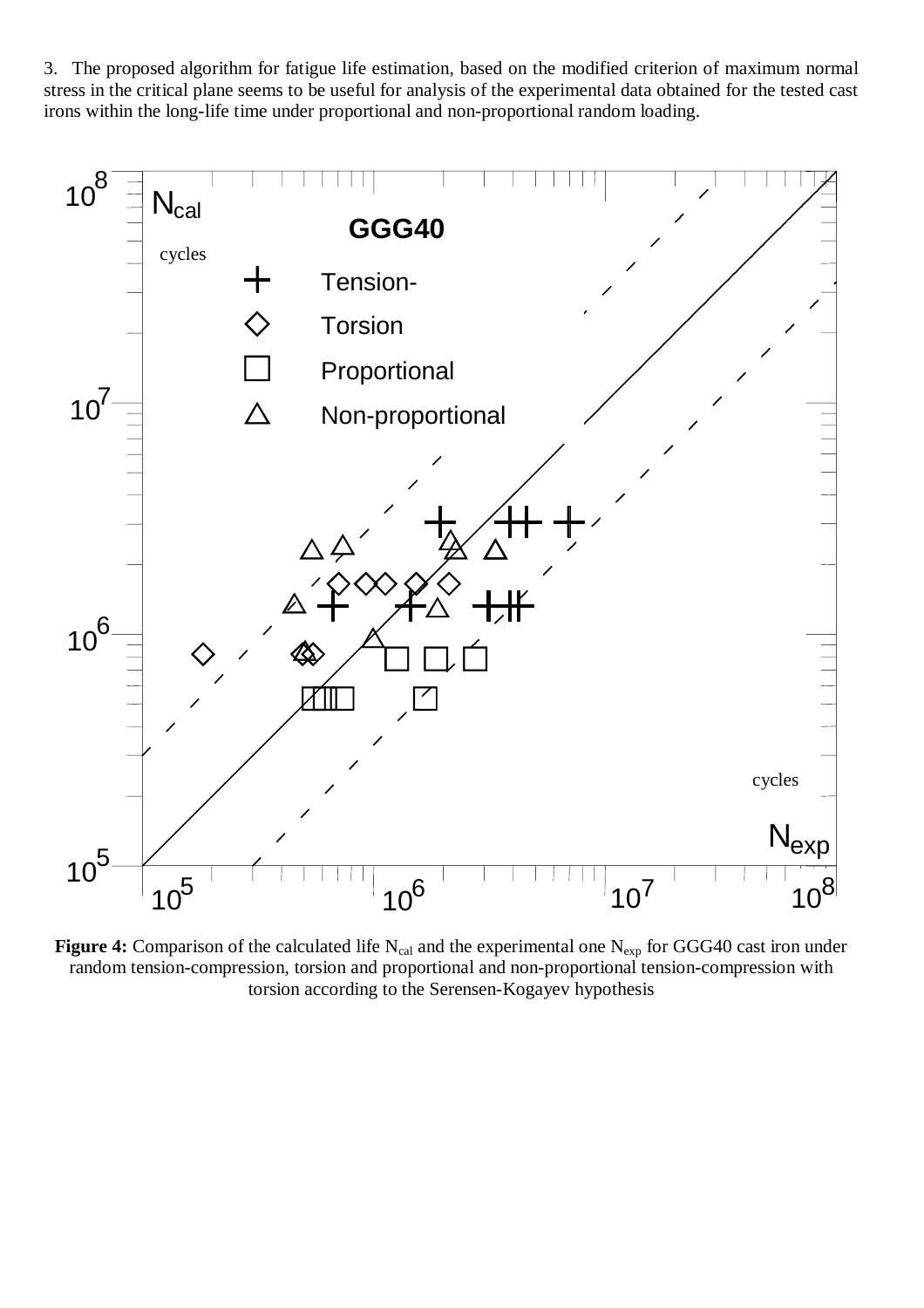## **REFERENCES**

- 1. Łagoda, T., Macha, E. and Będkowski, W. (1999) A critical plane approach based on energy concepts: Application to biaxial random tension-compression high-cycle fatigue regime, Int. J.Fatigue **21** pp.431-443
- 2. Müller, A. (1994) Zum Festigkeitsverhalten von mehrachsing stochastisch beanspruchtem Gußeisen mit Kugelgraphit und Tempergus, Fraunhofer-Institut für Betriebsfestigkeit, Bericht Nr. FB-203, Darmstadt, S. 140
- 3. Neugebauer, J. (1986) Zum Schwingfestigkeitsverhalten von Gußwerkstoffen unter mehrachsiger, frequenzverschidener Beanspruchung, Bericht Nr. FB-175, Fraunhofer-Institut für Betriebsfestigkeit (LBF), Darmstadt, S.176
- 4. Grubisic, V. and Neugebauer, (1979) J. Festigkeitsverhalten von Spharaguß bei kombinierter statischer und dynamischer mehrachsiger Beanspruchung, Bericht Nr. FB-149, Fraunhofer-Institut für Betriebsfestigkeit (LBF), Darmstadt, S.57



**Figure 5:** Comparison of the calculated life  $N_{cal}$  and the experimental one  $N_{\text{exp}}$  for GGG60 cast iron under random tension-compression, torsion and proportional and non-proportional -compression with torsion according to the Serensen-Kogayev hypothesis